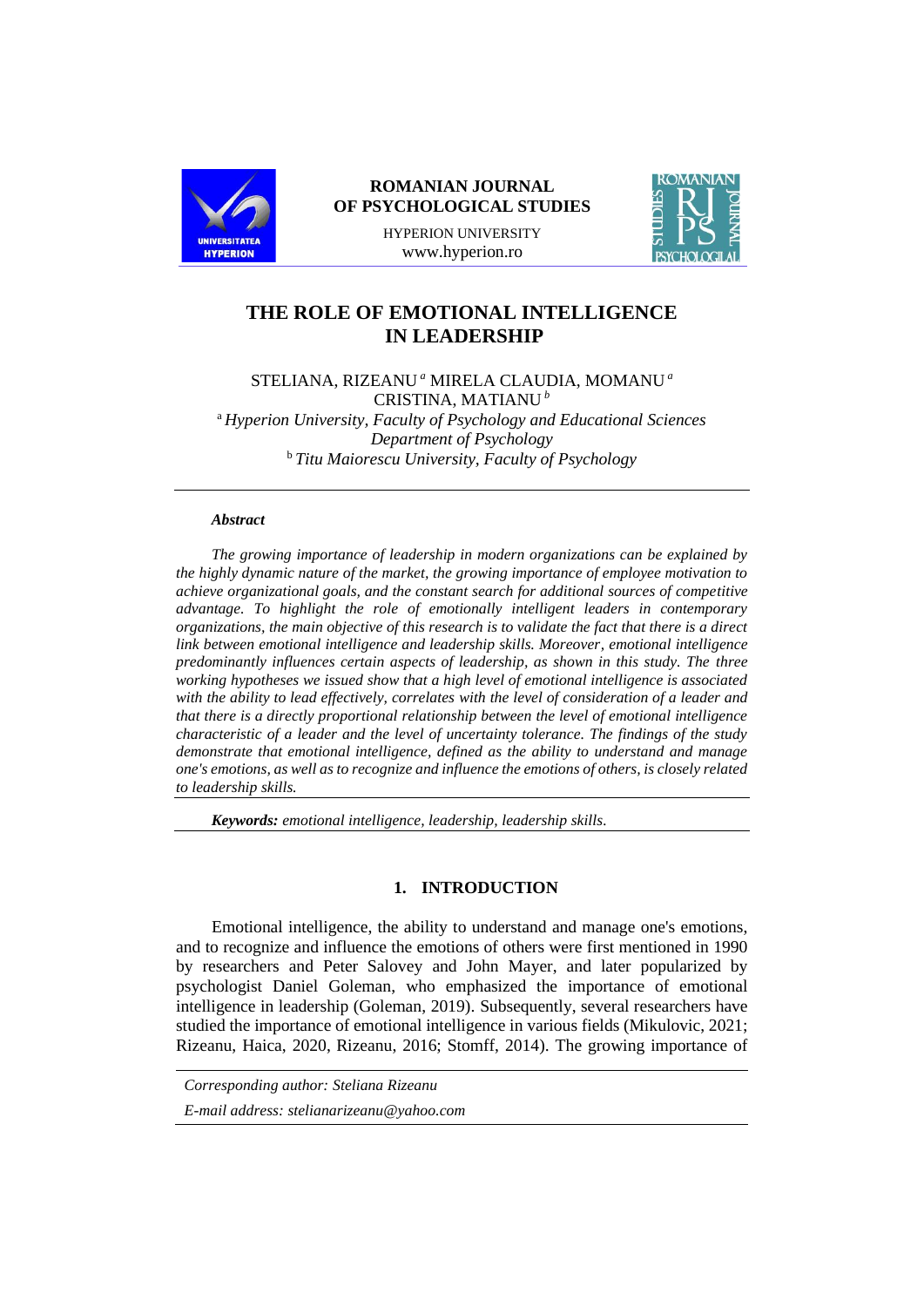leadership in modern organizations can be explained by the highly dynamic nature of the market, the growing importance of employee motivation to achieve organizational goals, and the constant search for additional sources of competitive advantage (Grout and Fisher, 2011).

The situational leadership approach (Paul Hersey, 1985) argues that effective leaders change their leadership style according to the maturity of the people they lead and the task, which requires an objective assessment of subordinates in which leaders must understand well. how their emotions and actions affect the people around them, a differentiating element between successful and least accomplished leaders. According to Lepard and Foster (2003), given the growing importance of effective leadership in organizations, the task of measuring the level of effectiveness of leadership practices remains complex and ambiguous.

The 2003 study conducted by Higgs and Aitken explores how emotional intelligence can be a predictor of leadership potential. The results of the research provide evidence which support the relationship between emotional intelligence and leadership potential, both theoretically and by the results obtained through this study on leadership performance (Higgs & Aitken, 2003). Subsequently, in 2010, a study conducted by Cote, Salovey, Lopes, and Miners summarized findings from two studies, examining the association between emotional intelligence and the emergence of leadership. The results showed that emotional intelligence is related to leadership, with a greater weight than cognitive intelligence, personality traits and gender. One of the dimensions of emotional intelligence, the ability to understand emotions, has been most consistently associated with the emergence of leadership (Côté et al., 2010).

In his study conducted in 2010, Kellerman points out that people who aspire to a leadership role must also consider an emotional element needed to successfully coordinate teams, manage stress, provide feedback, and collaborate with the others. A leader is important to the organization as it builds a work environment, and an effective work environment helps to build a solid and stable growth of the organization (Kellerman, 2010). In 2012, the research done by Lam and O'Higgins examined the interdependent influences of managers' emotional intelligence, leadership styles, and employee outcomes. The study was conducted in two large organizations in Shanghai, China, and the results highlighted the interrelationships between managers' emotional intelligence, leadership style, and employee outcomes, indicating that managers' transformational leadership style fully mediates the relationship between managers' emotional intelligence and satisfaction of the employees (Lam & O'Higgins, 2012).

In 2019 Goleman concludes that human relations should be very important for a leader who should have personal contacts with employees and should listen to their problems and solve them, treating employees in humanitarian conditions. From this perspective, it is obvious that a leader must have adequate emotional intelligence to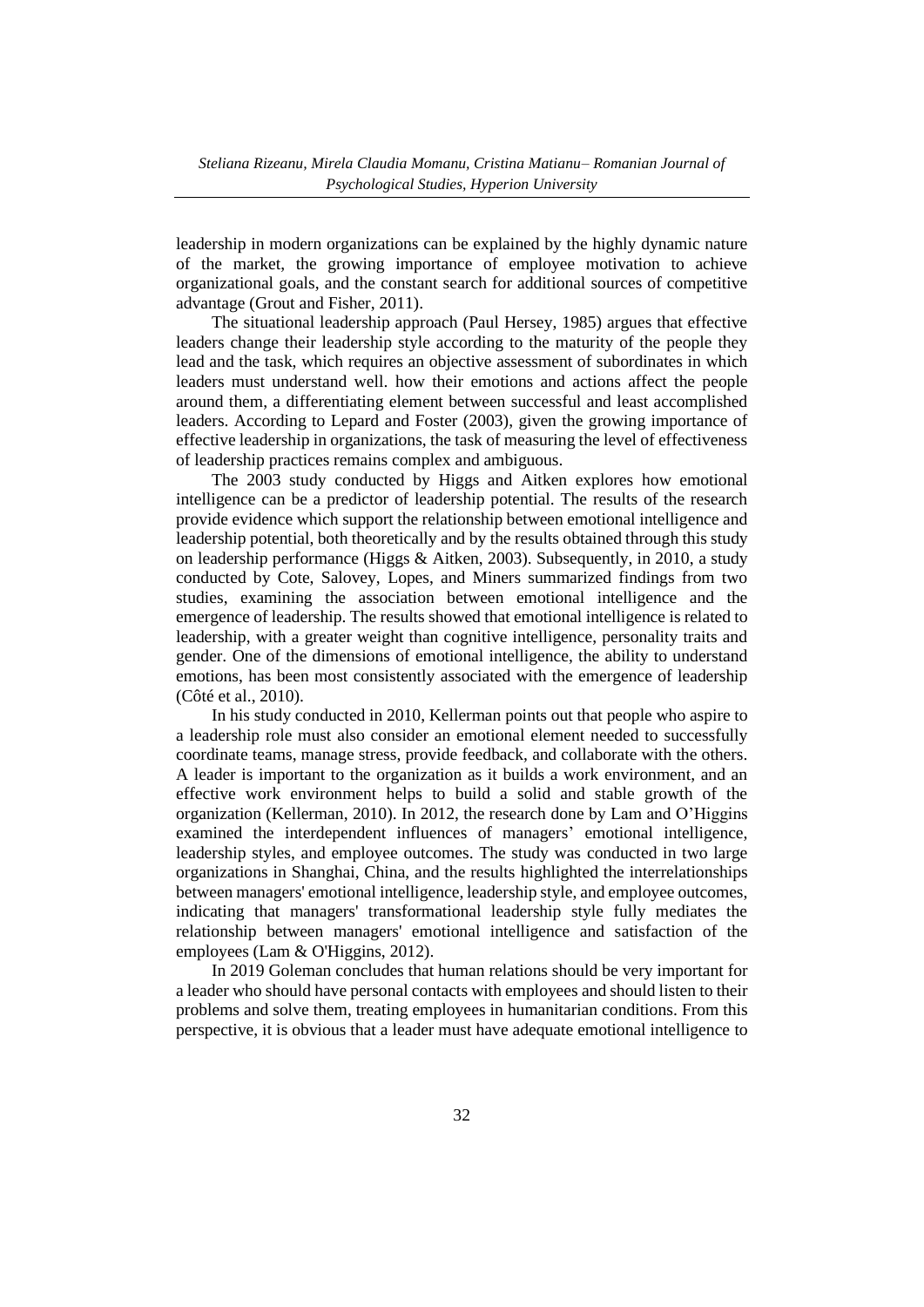be able to easily get in touch with his subordinates, on several levels. This important element, which is emotional intelligence, represents almost 90% of what differentiates superior performance from colleagues with similar skills and technical knowledge (Goleman, 2019).

#### **2. OBJECTIVE AND HYPOTHESES**

### 2.1.OBJECTIVE

The research objectives focus on:

1. There is a direct link between emotional intelligence and leadership skills. Moreover, emotional intelligence predominantly influences certain aspects of leadership skills.

2. People in leadership positions show predominantly emotional intelligence along with leadership characteristics.

#### 2.2.HYPOTHESES

The research hypotheses are as follows:

1. A high level of emotional intelligence is thought to be associated with increased ability of leadership.

2. It is estimated that a high level of emotional intelligence is an indicator of a high level of consideration of a leader.

3. It is assumed that in the case of leaders, there is a directly proportional relationship between the level of emotional intelligence and the level of tolerance of uncertainty.

# **3. METHOD**

#### 3.1 The participants

The group on which the research was conducted consists of 136 respondents, who filled in the online forms. The average age of the respondents is 39 years, 76% being female respondents and 26% male respondents. From the point of view of graduated studies, 96% graduated higher education and 4% secondary education. Within the studied group, 59% of the participants had or held management positions, while 41% of the respondents did not exercise management positions.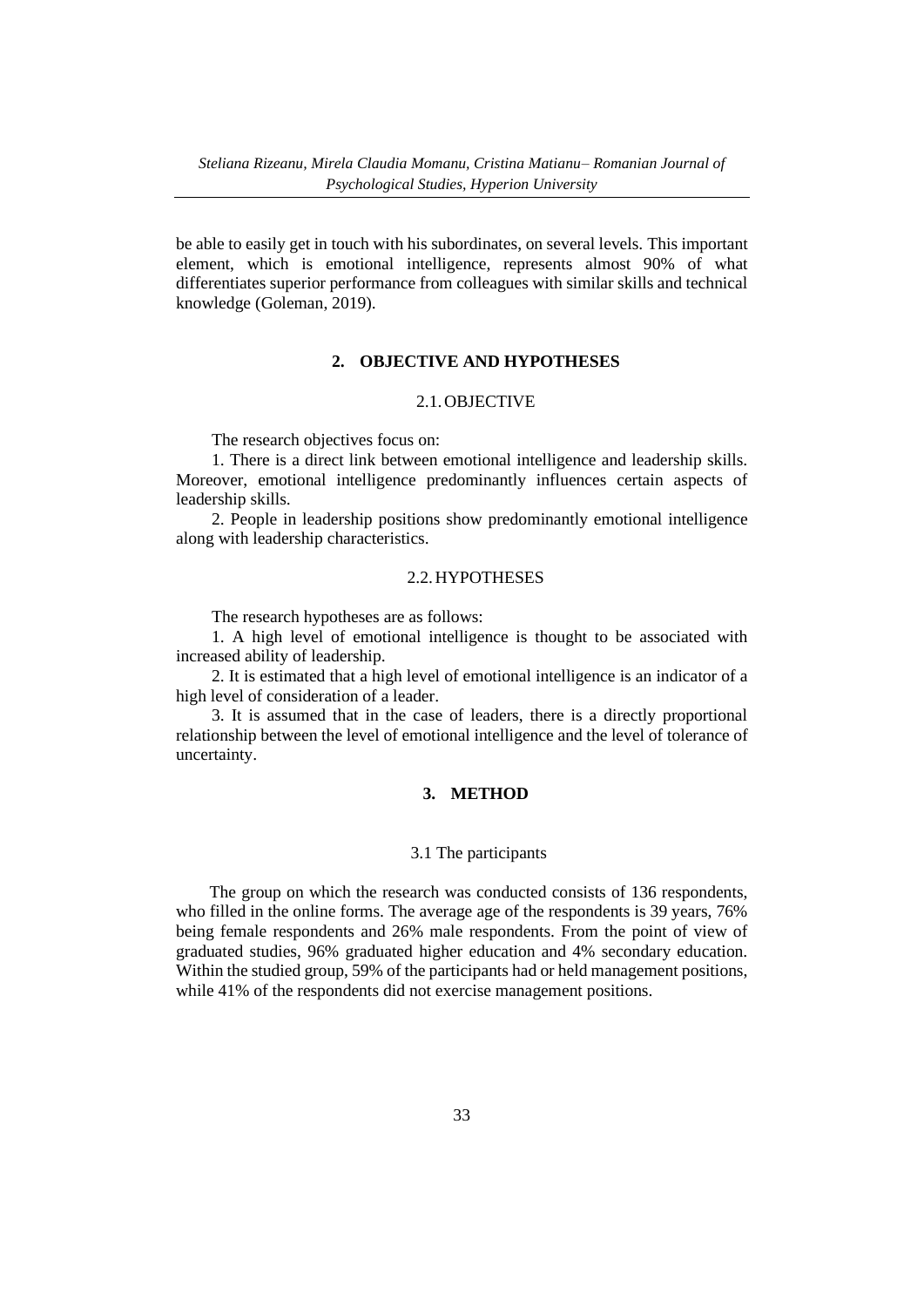### 3.2 The instruments

1. The test of emotional intelligence developed by Daniel Goleman (1995), adapted by Mihaela Rocco (2004) which consists of 10 questions that present some situations (scenarios) in which a person may be.

2. The Leadership Behavior Description Questionnaire developed by Stogdill (1963) which measures component aspects of a leader's behavior.

### 3.3 Procedure

The questionnaires were completed online by the respondents, stating that both the code of ethics and the GDPR legislation were complied with. All participants were instructed in the research and agreed, being aware of their anonymous identity.

### 3.4 The design

The following variables were used for the design of the research:

1. The dependent variables are: emotional intelligence (IE), consideration (C), reconciliation of requirements (IC), tolerance of uncertainty (IT), power of persuasion (PC), assumption of role (AR), integration (I), orientation towards superiors (OS), leader behavior (L).

2. Independent variables: gender of subjects, age category of subjects, completed studies, holding leadership positions and categories of emotional intelligence in which they fall (after analyzing the scores obtained on the emotional intelligence questionnaire).

### **4. RESULTS**

Following the application and interpretation of the emotional intelligence questionnaire, 4 categories resulted and in terms of them the sample would be composed of: 71 people with below average emotional intelligence (52%), 44 people with average emotional intelligence (32%), 20 people with above average emotional intelligence (15%) and 1 person with exceptional emotional intelligence (1%). Also, the normality distributions for the dependent variables were analyzed and it was observed that they have distributions that do not deviate severely from the normal distribution curve, which confirms the possibility of applying parametric statistical tests to validate working hypotheses.

Hypothesis no. 1: It is assumed that a high level of emotional intelligence is associated with an increased ability of leadership. To verify and validate the first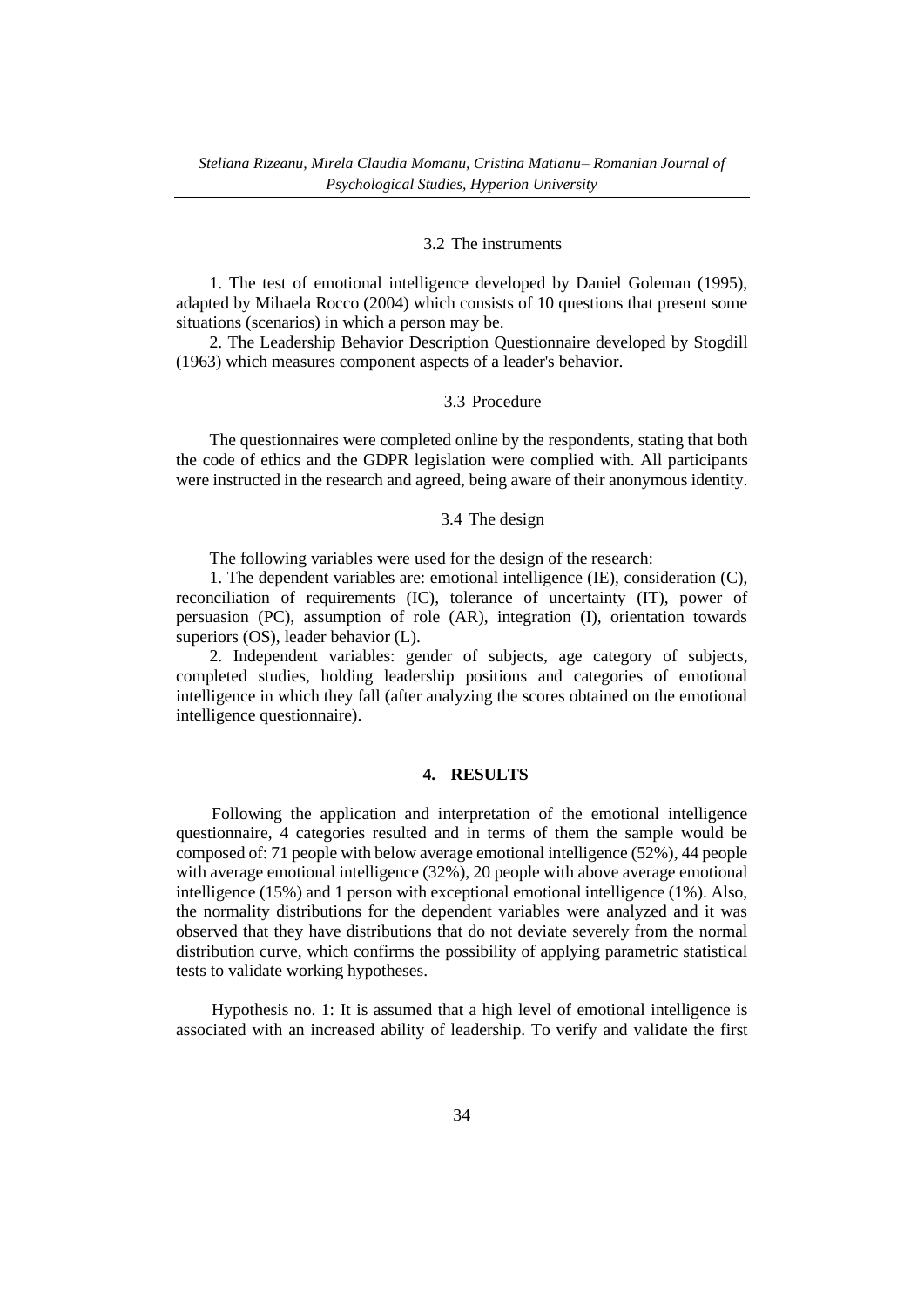hypothesis, the Pearson Correlation Coefficient was calculated. Table 1 shows the results of this analysis.

|  |                                             | IE   | L    |
|--|---------------------------------------------|------|------|
|  | Pearson Correlation 1.000.220 <sup>a</sup>  |      |      |
|  | IESig. (2-tailed)                           |      | .010 |
|  |                                             | 136  | 136  |
|  | Pearson Correlation. 220 <sup>a</sup> 1.000 |      |      |
|  | Sig. (2-tailed)                             | .010 |      |
|  |                                             | 136  | 136  |

Table no. 1 - The results of the Pearson Correlation Coefficient between the level of emotional intelligence (IE) and the level of general leadership skills (L)

The results validate hypothesis no. 1: with a statistical significance  $p = 0.010$ and a correlation coefficient  $r = 0.220$  it is confirmed that there is a positive correlation of medium intensity between the level of emotional intelligence (IE) and the level of general leadership skills (L). In conclusion, hypothesis no. 1 is fully validated, and it can be stated that there is a directly proportional relationship between the level of emotional intelligence and the level of general leadership skills which is the characteristic of a leader in contemporary organizations.

Hypothesis 2: It is estimated that a high level of emotional intelligence is an indicator of a high level of consideration of a leader. To test this hypothesis, we used the Pearson Correlation Coefficient, and the results are shown in Table 2.

|  |                                             | TE.  | C     |
|--|---------------------------------------------|------|-------|
|  | Pearson Correlation 1.000 .390 <sup>a</sup> |      |       |
|  | IESig. (2-tailed)                           |      | .000  |
|  |                                             | 136  | 136   |
|  | Pearson Correlation.390 <sup>a</sup>        |      | 1.000 |
|  | $C$ Sig. (2-tailed)                         | .000 |       |
|  |                                             | 136  | 136   |

Table no. 2 - The results of the Pearson Correlation Coefficient between the level of emotional intelligence (IE) and the level of consideration of a leader (C)

The results validate the hypothesis no. 2: with a statistical significance  $p =$ 0.000 and a correlation coefficient  $r = 0.390$  it is estimated that there is a positive correlation of medium intensity between the level of emotional intelligence (IE) and the level of consideration of a leader (C). According to these results, hypothesis 2 can be interpreted qualitatively as: when the level of emotional intelligence (IE) increases, the level of consideration of a leader (C) also increases.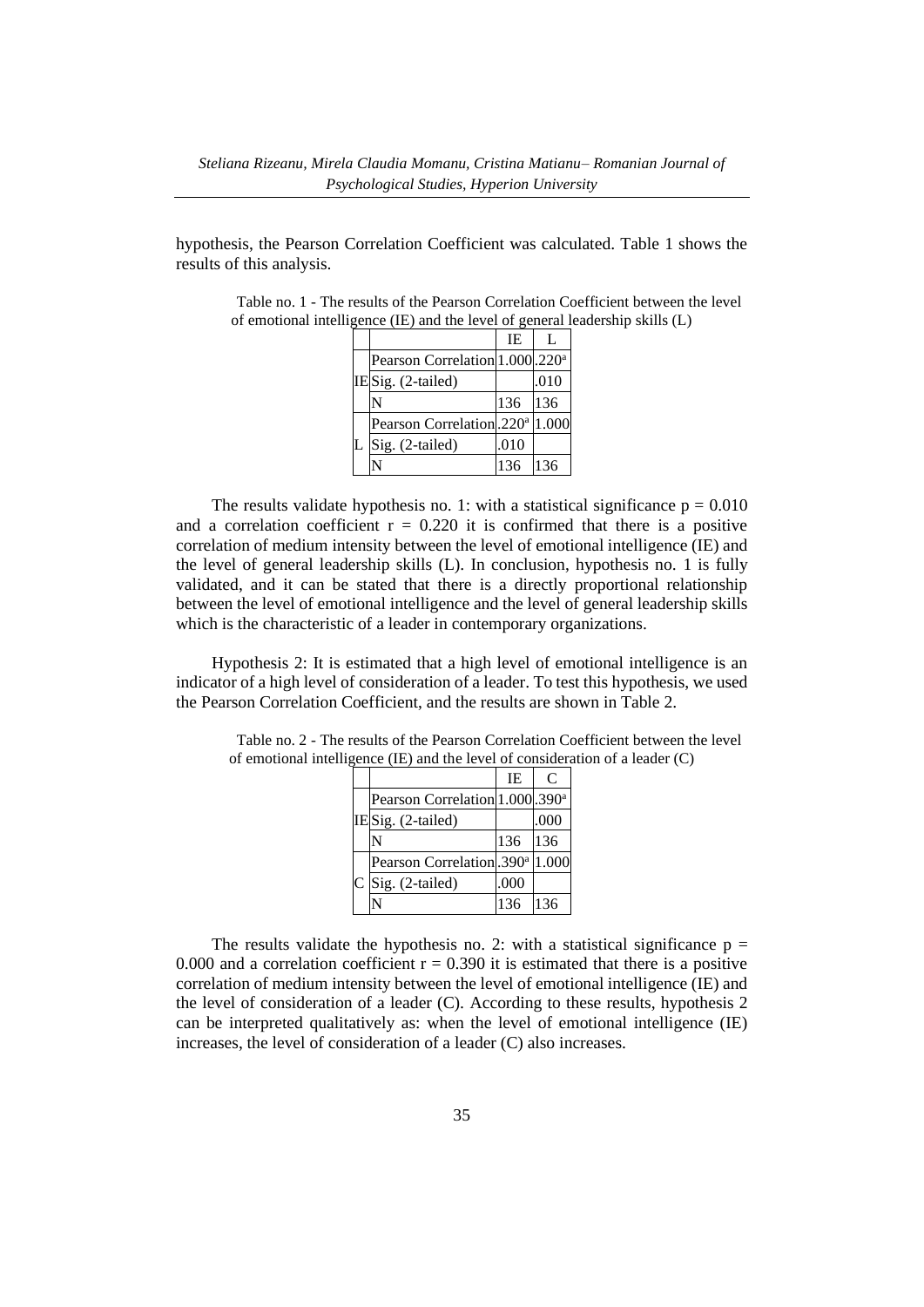Hypothesis no. 3: It is assumed that in the case of leaders, there is a directly proportional relationship between the level of emotional intelligence and the level of tolerance of uncertainty. Pearson's correlation coefficient was used to verify and validate this hypothesis. The table below shows the results obtained.

|  |                                             | IE.  | TI   |
|--|---------------------------------------------|------|------|
|  | Pearson Correlation 1.000 .394 <sup>a</sup> |      |      |
|  | IESig. (2-tailed)                           |      | .000 |
|  |                                             | 136  | 136  |
|  | Pearson Correlation.394 <sup>a</sup> 1.000  |      |      |
|  | TISig. (2-tailed)                           | .000 |      |
|  |                                             | 136  | 136  |

Table no. 3 - Pearson correlation coefficient results between the level of emotional intelligence (IE) and the level of tolerance of uncertainty (IT)

The test validates hypothesis no. 3 having a statistical significance  $p = 0.000$  and a correlation coefficient  $r = 0.394$ . This confirms that there is a positive correlation of medium intensity between the level of emotional intelligence (EI) and the level of tolerance of uncertainty of a leader (IT). According to these results, hypothesis 3 can be interpreted qualitatively as: as the level of emotional intelligence (IE) increases, so does the level of uncertainty tolerance characteristic of a leader (IT).

For all statistical analyzes, the 95% CI confidence interval does not contain the value zero. The effect size is average. The effect obtained is unlikely to have occurred by chance and seems quite important from a practical point of view (Vasiliu, 2018).

#### **5. CONCLUSIONS**

The research highlighted certain aspects of the relationship between emotional intelligence and leadership skills. A leader is important to the organization because it builds a work environment, and an effective work environment helps to build a solid and stable growth of the organization and thus human relationships should be very important for a leader.

Over time, studies have shown that people who aspire to a leadership role must also consider an emotional element (Higgs & Aitken, 2003; Côté et al., 2010; Kellerman, 2010; Lam & O ' Higgins, 2012). It is what helps a good leader to successfully coach teams, manage stress, provide feedback, and collaborate with others.

This research showed that there is a direct relationship between the level of emotional intelligence and the level of general leadership skills characteristic of a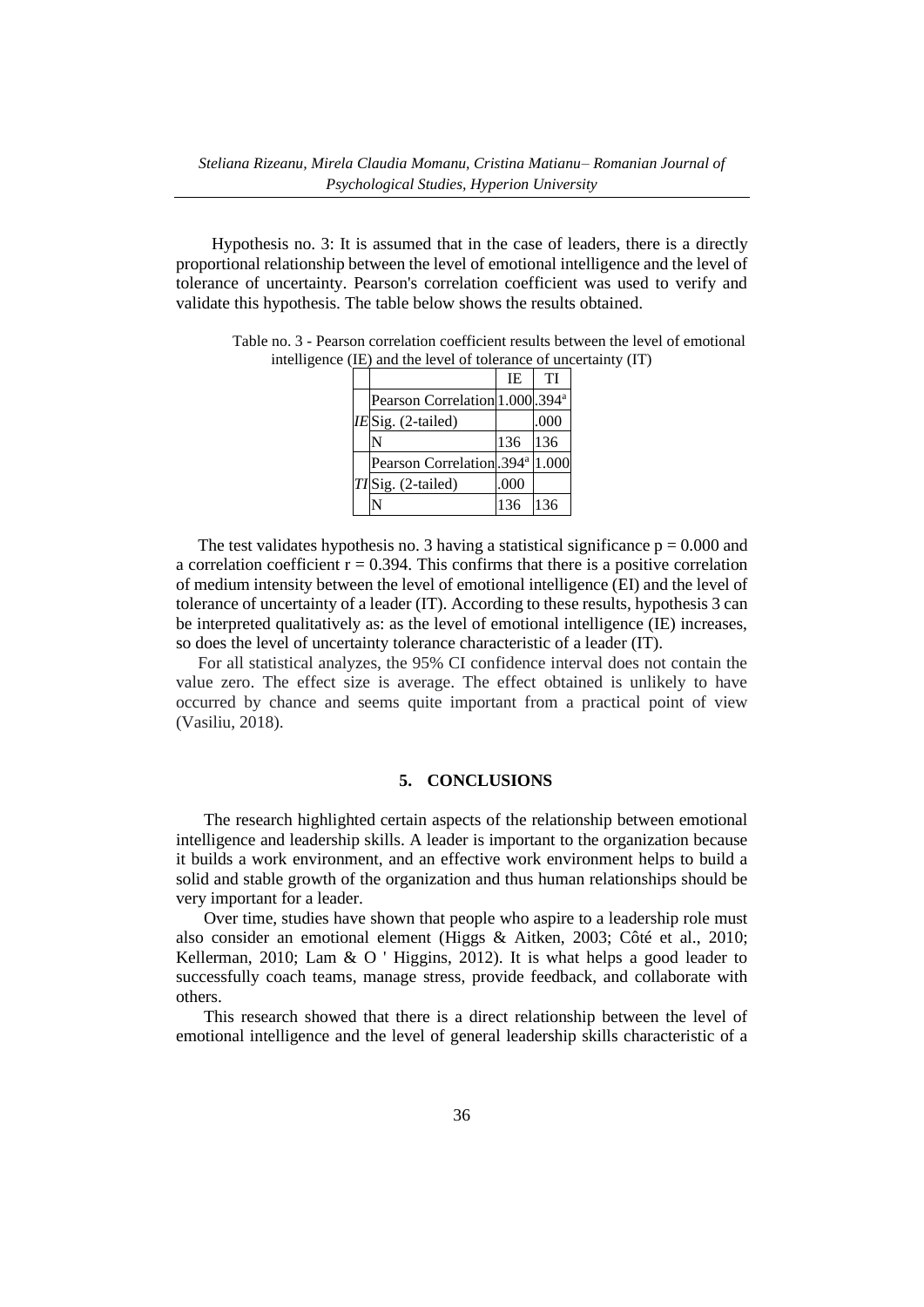leader in contemporary organizations, supporting similar results obtained by Higgs and Aitken in their 2003 study exploring the extent to which emotional intelligence be a predictor of leadership potential.

Regarding the link between the emotional intelligence and the ability of a leader for consideration, it can be said that there is a direct proportional relationship between the level of emotional intelligence and the level of consideration of a leader, his concern for general condition and status of subordinates, results similar to those mentioned by Kellerman (2010), who states that people who aspire to a leadership role must also consider the emotional element needed to successfully coordinate teams, manage stress, provide feedback and to collaborate with others.

Another aspect of the research also highlighted the fact that there is a directly proportional relationship between emotional intelligence and tolerance of uncertainty in a leader, his ability to withstand uncertainty and procrastination without becoming anxious or nervous. Similarly, in terms of uncertainty tolerance, the situational leadership approach of Paul Hersey (1985) argues that effective leaders change their leadership style according to the maturity of the people they lead and the task. Coordination of activities can be achieved by the leader by reconciling personal interests with organizational goals, part of the process of tolerating uncertainty.

In conclusion, the aspects highlighted by the research support the similar results of the mentioned research in the field, stating that the results of this research were obtained in a relatively different period from daily normality, namely in the pandemic, when part of human relations were affected by restrictions which were globally imposed. A possible future direction of research could be the inference of the pandemic anxiety and stress on leadership skills and whether emotional intelligence could play a moderating role in this relationship.

*Received at: 21.01.2022, Accepted for publication on: 11.02.2022*

#### **REFERENCES**

Côté, S., Lopes, P., Salovey, P., Miners, C. (2010). Emotional intelligence and leadership emergence in small groups. *The Leadership Quarterly.* 21(3), 496–508.

Goleman, D. (1998). *Working with Emotional Intelligence*. Bantam Books.

Goleman, D. (2019). *The Emotionally Intelligent Leader*. Boston: Harvard Business Review Press.

Goleman, D., Boyatzis, R., & McKee, A. (2001). *Primal Leadership: Unleashing the Power of Emotional Intelligence.* Harvard Business Review Press, 79.11 (2001): 42-53.